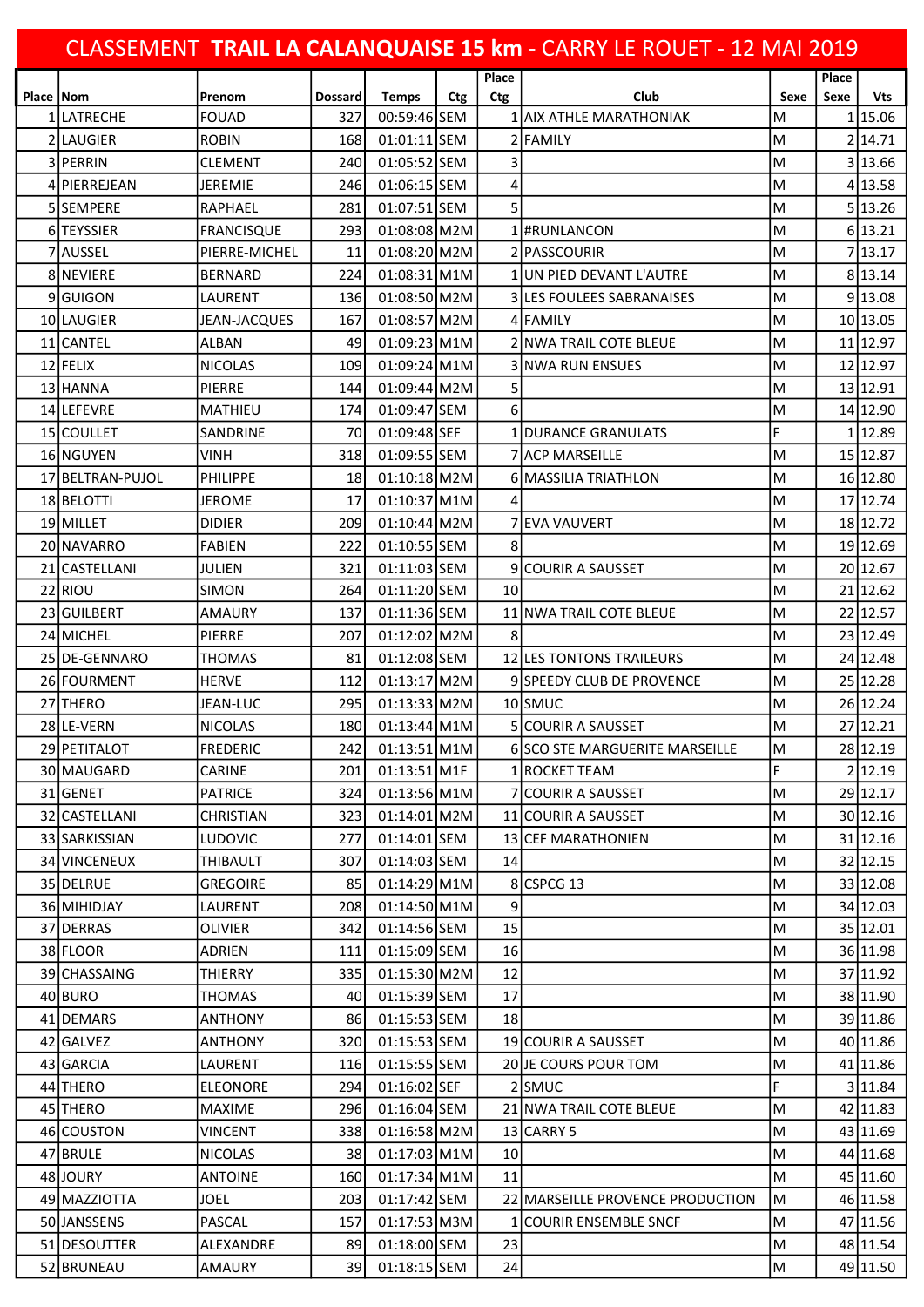| 53 PITISI        | <b>SACHA</b>       | 248 | 01:18:45 SEM   | 25           |                                  | M         | 50 11.43 |
|------------------|--------------------|-----|----------------|--------------|----------------------------------|-----------|----------|
| 54 COLOMBO       | <b>STEPHANE</b>    | 65  | 01:19:00 M1M   |              | 12 FOULEE DE GREASQUE            | M         | 51 11.39 |
| 55 HUYGHE        | LAETITIA           | 152 | 01:19:00 M1F   |              | 2 LA FOULEE DE GREASQUE          | F         | 4 11.39  |
| 56 LEMAIRE       | <b>VINCENT</b>     | 176 | $01:19:01$ SEM | <b>26</b>    |                                  | M         | 52 11.39 |
| 57 HOARAU        | <b>DAVID</b>       | 148 | 01:19:02 M1M   |              | 13 LA FOULEE DE GREASQUE         | M         | 53 11.39 |
| 58 GENEREUX      | <b>ISABELLE</b>    | 118 | 01:19:27 M2F   |              | 1 AIX ATHLE PROVENCE             | F         | 5 11.33  |
| 59 DUNAIME       | LAURENT            | 98  | 01:19:27 M1M   |              | 14 CSPCG 13                      | M         | 54 11.33 |
| 60 SINNAMA       | <b>PIERRE</b>      | 336 | $01:19:32$ M2M | 14           |                                  | M         | 55 11.32 |
| 61 LANIEZ        | <b>BRUNO</b>       | 315 | $01:19:56$ M1M |              | 15 MPT ISTRES                    | M         | 56 11.26 |
| 62 BESSET        | <b>AUBE</b>        | 25  | $01:20:43$ M2F |              | 2 NWA TRAIL COTE BLEUE           | F         | 6 11.15  |
| 63 DESOUTTER     | <b>ADRIEN</b>      | 88  | 01:21:03 SEM   | 27           |                                  | M         | 57 11.10 |
| 64 POUZET        | <b>JULIEN</b>      | 256 | 01:21:05 SEM   | 28           |                                  | M         | 58 11.10 |
| 65 GOUIRAND      | JULIEN             | 130 | $01:21:12$ M1M | 16           |                                  | M         | 59 11.08 |
| 66 REVERIER      | <b>GAETAN</b>      | 261 | $01:21:18$ M1M | 17           |                                  | M         | 60 11.07 |
| 67 NAVARRO       | ROB:ERT            | 223 | $01:21:19$ M3M | 2            |                                  | M         | 61 11.07 |
| 68 JEULIN        | <b>QUENTIN</b>     | 158 | 01:21:46 SEM   |              | 29 MARSEILLE TRAIL CLUB          | M         | 62 11.01 |
| 69 PERMODA       | <b>ANTOINE</b>     | 238 | 01:21:58 SEM   | 30           |                                  | M         | 63 10.98 |
| 70 WIRTZ         | <b>ERIC</b>        | 311 | 01:22:05 M2M   | 15           |                                  | M         | 64 10.96 |
| 71 PONS          | JEAN-LUC           | 254 | $01:22:29$ M1M |              | 18 CEPAC CAISSE EPARGNE RUNNING  | M         | 65 10.91 |
| 72 BARRAL        | <b>JEAN-MARC</b>   | 14  | 01:22:34 M1M   |              | 19 NWA TRAIL COTE BLEUE          | M         | 66 10.90 |
| 73 SIEMIATKOWSKI | <b>ROBIN</b>       | 284 | 01:22:48 SEM   | 31           |                                  | M         | 67 10.87 |
| 74 MOURIAUX      | <b>BORIS</b>       | 215 | 01:23:00 SEM   |              | 32 BANQUE POPULAIRE MEDITERRANEE | M         | 68 10.84 |
| 75 HOPP          | <b>CEDRIC</b>      | 149 | 01:23:02 M1M   | 20           |                                  | M         | 69 10.84 |
| 76 CORVEC        | SANDRA             | 68  | 01:23:04 M1F   |              | <b>3 ATSCAF ST VICTORET</b>      | F         | 710.83   |
| 77 CASTELLANI    | CEDRIC             | 57  | $01:23:25$ M1M | 21           |                                  | M         | 70 10.79 |
| 78 CARACO        | <b>CHRISTOPHE</b>  | 50  | 01:23:41 M1M   | 22           |                                  | M         | 71 10.75 |
| $79$ GIL         | <b>JEAN-PIERRE</b> | 123 | 01:23:50 M2M   |              | <b>16 COURIR A SAUSSET</b>       | M         | 72 10.74 |
| 80 ASCIONE       | <b>FLORIAN</b>     | 8   | 01:23:55 ESM   | $\mathbf{1}$ |                                  | M         | 73 10.72 |
| 81 PASCO         | <b>CELINE</b>      | 233 | 01:24:03 SEF   |              | 3 NWA TRAIL COTE BLEUE           | F         | 8 10.71  |
| 82 VALLENZASCA   | <b>JOHAN</b>       | 317 | $01:24:18$ M1M | 23           |                                  | M         | 74 10.68 |
| 83 SENA          | MICKAEL            | 283 | 01:24:21 SEM   | 33           |                                  | M         | 75 10.67 |
| 84 CHARE         | REMI               | 60  | 01:24:25 SEM   |              | 34 EYGUIERES COURSE              | M         | 76 10.66 |
| 85 YACE          | ANDRE              | 312 | 01:24:32 SEM   | 35           |                                  | M         | 77 10.65 |
| 86 CADOT         | <b>CHRISTOPHE</b>  | 43  | 01:24:48 M1M   | 24           |                                  | M         | 78 10.61 |
| 87 BERLINES      | <b>GERARD</b>      | 339 | 01:25:35 M1M   |              | 25 COURIR A SAUSSET              | M         | 79 10.52 |
| 88 CARAYON       | PHILIPPE           | 52  | 01:25:37 M1M   |              | 26 LES FOULEES PELISSANNAISES    | M         | 80 10.51 |
| 89 DALIGAULT     | <b>BRUNO</b>       | 73  | 01:25:57 SEM   | 36           |                                  | M         | 81 10.47 |
| 90 CORNIC        | <b>FLORENT</b>     | 67  | 01:26:21 M1M   |              | $27$ CTC                         | M         | 82 10.42 |
| 91JOURY          | <b>DAVID</b>       | 319 | 01:26:25 M1M   | 28           |                                  | M         | 83 10.41 |
| 92 GALEY         | <b>JEAN-PIERRE</b> | 114 | 01:26:25 M2M   | 17           |                                  | M         | 84 10.41 |
| 93 CANNONE       | <b>PATRICE</b>     | 330 | 01:26:25 M1M   | 29           |                                  | M         | 85 10.41 |
| 94 LYONNET       | <b>STEPHANE</b>    | 188 | 01:26:28 M1M   | 30           |                                  | M         | 86 10.41 |
| 95 PERIER        | <b>KEVIN</b>       | 237 | 01:26:29 SEM   |              | 37 SALAMANDRE TRAIL AVENTURE     | M         | 87 10.41 |
| 96 LAMBROIS      | <b>SYLVIE</b>      | 164 | 01:26:47 SEF   |              | 4 NWA RUN ENSUES                 | F.        | 9 10.37  |
| 97 ODORE         | <b>PASCAL</b>      | 226 | 01:27:17 SEM   | 38           |                                  | M         | 88 10.31 |
| 98 PENNETIER     | REMI               | 235 | 01:27:18 SEM   |              | 39 BANQUE POPULAIRE MEDITERRANEE | M         | 89 10.31 |
| 99 MOULY         | <b>NICOLAS</b>     | 214 | 01:27:18 M2M   |              | 18 CSPCG 13                      | M         | 90 10.31 |
| 100 SCHMITT      | ALAIN              | 279 | 01:27:22 SEM   | 40           |                                  | M         | 91 10.30 |
| 101 COSTES       | <b>LUDOVIC</b>     | 69  | 01:27:28 SEM   | 41           |                                  | M         | 92 10.29 |
| 102 VALENT       | <b>FREDERIC</b>    | 301 | 01:27:40 M1M   | 31           |                                  | M         | 93 10.27 |
| 103 CHADEFAUX    | <b>EMILIE</b>      | 59  | 01:27:46 SEF   | 5            |                                  | F         | 10 10.25 |
| 104 SANCHEZ      | <b>OLIVIER</b>     | 275 | 01:27:53 M1M   | 32           |                                  | M         | 94 10.24 |
| 105 LE-COZ       | <b>MARC</b>        | 170 | 01:28:01 M3M   |              | 3 SANS                           | M         | 95 10.23 |
| 106 BOUFFIER     | JEAN-PHILIPPE      | 31  | 01:28:03 M2M   |              | 19 COURIR A SAUSSET              | M         | 96 10.22 |
| 107 PEAUDEAU     | PHILIPPE           | 234 | 01:28:25 M1M   | 33           |                                  | ${\sf M}$ | 97 10.18 |
| 108 QUEVA        | JEAN-MARC          | 257 | 01:28:27 M3M   |              | 4 LA FARE-LES-OLIVIERS           | M         | 98 10.18 |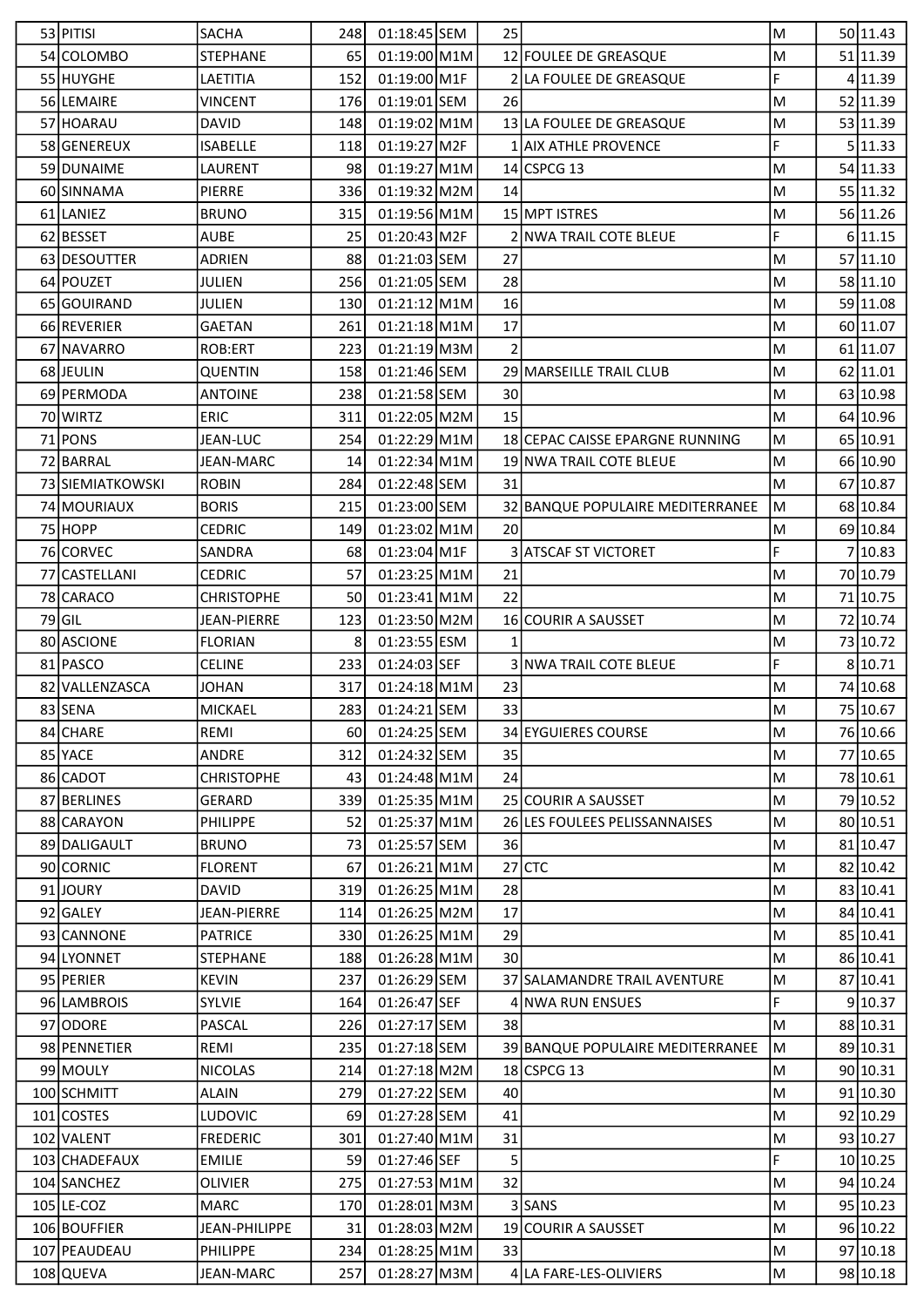| 109 DI-DOMENICO      | JORDAN             | 92   | 01:28:29 ESM   |                | 2SP FOS                          | M | 99 10.17  |
|----------------------|--------------------|------|----------------|----------------|----------------------------------|---|-----------|
| 110 DI-FRANCESCO     | JEAN-MICHEL        | 94   | 01:28:32 M1M   |                | 34 CEPAC CAISSE EPARGNE RUNNING  | M | 100 10.17 |
| 111 AUFRERE          | <b>ISABELLE</b>    | 10   | 01:28:37 M3F   |                | 1 AIX ATHLE PROVENCE             | F | 11 10.16  |
| 112 PLANCHER         | ARNAUD             | 249  | 01:28:45 M1M   | 35             |                                  | M | 101 10.14 |
| $113$ RUISI          | <b>JOHAN</b>       | 272  | 01:28:52 SEM   | 42             |                                  | M | 102 10.13 |
| 114 KOCHO            | <b>MICHAEL</b>     | 161  | 01:28:58 M1M   | 36             |                                  | M | 103 10.12 |
| 115 BOURDAIS         | <b>AYMERIC</b>     | 33   | 01:28:58 SEM   | 43             |                                  | M | 104 10.12 |
| 116 SILVESTRI        | <b>GUILLAUME</b>   | 285  | $01:29:15$ M1M | 37             |                                  | M | 105 10.08 |
| 117 MATRAT           | <b>FRED</b>        | 200  | 01:29:27 M1M   | 38             |                                  | M | 106 10.06 |
| 118 VINCENT          | <b>ERIC</b>        | 308  | 01:29:43 M2M   |                | 20 ENDURANCE PASSION 13          | M | 107 10.03 |
| 119 CARLES           | <b>GUILLAUME</b>   | 53   | $01:29:44$ M1M | 39             |                                  | M | 108 10.03 |
| 120 GUILLOT          | <b>CELINE</b>      | 139  | 01:30:02 M1F   |                | 4 NWA TRAIL COTE BLEUE           | F | 12 10.00  |
| 121 SIMON            | PASCAL             | 287  | 01:30:08 M2M   | 21             |                                  | M | 109 9.99  |
| 122 LUCCIONI         | <b>BENOIT</b>      | 185  | 01:30:24 SEM   | 44             |                                  | M | 110 9.96  |
|                      |                    |      |                |                |                                  |   |           |
| 123 DANIEL           | <b>ROMAIN</b>      | 74   | 01:30:28 SEM   | 45             |                                  | M | 111 9.95  |
| 124 PLANCHON         | SEBASTIEN          | 250  | 01:30:47 M1M   | 40             |                                  | M | 112 9.91  |
| $125$ BAZO           | <b>CYRIL</b>       | 328  | 01:30:52 SEM   | 46             |                                  | M | 113 9.90  |
| 126 TANIELIAN        | UGO                | 292  | 01:30:53 SEM   |                | 47 NWA RUN ENSUES                | M | 114 9.90  |
| 127 RIZZO            | <b>JEAN-MARC</b>   | 266  | 01:31:00 M1M   |                | 41 FOULEE DE GREASQUE            | M | 115 9.89  |
| 128 MURON            | MELANIE            | 218  | 01:31:04 SEF   |                | <b>6 ISTRES SPORT ATHLETISME</b> | F | 13 9.88   |
| $129$ RACE           | <b>CHRISTOFFER</b> | 258  | 01:31:07 M1M   |                | 42 EVA VAUVERT                   | M | 116 9.88  |
| 130 RUBIO            | <b>AVELINO</b>     | 271  | 01:31:08 M3M   |                | 5 COURIR AU ROVE                 | M | 117 9.88  |
| 131 BOSCARIOL        | TRISTAN            | 30   | $01:31:25$ M1M | 43             |                                  | M | 118 9.85  |
| 132 TOFFETTI-SANCHEZ | CARLOS-ALBERTO     | 334  | $01:31:25$ M1M | 44             |                                  | M | 119 9.85  |
| 133 GIRAUD           | <b>PHILIPPE</b>    | 128  | 01:31:27 M1M   | 45             |                                  | M | 120 9.84  |
| 134 ONADU            | JEAN-LUC           | 227  | 01:31:41 M2M   |                | 22 CABRIES TRAIL CLUB            | M | 1219.82   |
| 135 MARTIN           | <b>ERIC</b>        | 341  | $01:32:12$ M1M | 46             |                                  | M | 122 9.76  |
| 136 MASSACRIER       | <b>ALAIN</b>       | 197  | 01:32:12 M3M   |                | 6 KM 42.195 MARSEILLE            | M | 123 9.76  |
| 137 WIEDEMANN        | <b>OLIVIER</b>     | 310  | 01:32:12 M1M   | 47             |                                  | M | 124 9.76  |
| 138 MARTINS          | DANIEL             | 196  | 01:32:20 M3M   |                | 7 COURIR A SAUSSET               | M | 125 9.75  |
| 139 DE-CASTRO        | <b>GERALDINE</b>   | 79I  | 01:32:32 SEF   | 7 <sup>1</sup> |                                  | F | 14 9.73   |
| 140 BERTRAND         | <b>LUCY</b>        | 23 I | 01:32:38 SEF   |                | 8 LES CRUNCHIES                  | F | 15 9.72   |
| 141 LEFEBVRE         | <b>LOUIS</b>       | 173  | 01:32:56 SEM   |                | 48 RUNNING CONSEIL               | M | 126 9.68  |
| 142 COQUILLARD       | YANN               | 66   | 01:33:03 M1M   | 48             |                                  | M | 127 9.67  |
| 143 MUNOZ            | <b>STEPHANE</b>    | 217  | 01:33:03 M1M   | 49             |                                  | M | 128 9.67  |
| 144 PITISI           | <b>DIDIER</b>      | 247  | 01:33:04 M2M   |                | 23 NWA TRAIL COTE BLEUE          | M | 129 9.67  |
| 145 MANIN            | LUCILE             | 340  | 01:33:30 SEF   | 9              |                                  | F | 16 9.63   |
| 146 DAVITO           | SABINE             | 77   | 01:34:03 M1F   | 5              |                                  | F | 17 9.57   |
| 147 DEFFILIPPI       | ALAIN              | 80   | 01:34:21 M3M   | 8              |                                  | M | 130 9.54  |
| 148 HAMOU            | <b>STEPHANE</b>    | 143  | 01:34:22 SEM   | 49             |                                  | M | 131 9.54  |
| 149 BINNERT          | <b>CHRISTELE</b>   | 26   | 01:34:29 M1F   |                | 6 FOULEE DE GREASQUE             | F | 18 9.53   |
| 150 BOUYGUE          | <b>SYLVIE</b>      | 331  | 01:34:31 M1F   |                |                                  | F | 19 9.52   |
| 151 MOURRE           | <b>CHRISTOPHE</b>  | 216  | 01:34:34 M1M   | 50             |                                  | M | 132 9.52  |
| 152 FERMENT          | <b>FABIENNE</b>    | 110  | 01:34:36 M2F   |                | 3 LA FOULEE DE GREASQUE          | F | 20 9.51   |
| 153 BERNARD          | JEAN-PIERRE        | 21   | 01:34:41 M4M   | 1              |                                  | M | 133 9.51  |
| 154 BRAYER           | JEROME             | 34   | 01:34:45 M1M   | 51             |                                  | M | 134 9.50  |
| 155 BERCHE           | PASCAL             | 19   | 01:34:49 M1M   | 52             |                                  | M | 135 9.49  |
|                      |                    |      |                |                |                                  | F | 21 9.49   |
| 156 TIMSON           | EMMA               | 325  | 01:34:51 SEF   |                | 10 COURIR A SAUSSET              |   |           |
| 157 ROSSI            | <b>NICOLAS</b>     | 268  | 01:34:53 SEM   |                | 50 BANQUE POPULAIRE MEDITERRANEE | M | 136 9.49  |
| 158 CAMILLERI        | <b>ELODIE</b>      | 47   | 01:34:55 SEF   | 11             |                                  | F | 22 9.48   |
| $159$ HUSS           | SUZANNE            | 151  | 01:35:00 M2F   |                | <b>COURIR A SAUSSET</b>          | F | 23 9.47   |
| 160 WALEZAK          | <b>NICOLAS</b>     | 309  | 01:35:03 M2M   | 24             |                                  | M | 137 9.47  |
| 161 INGUIMBERT       | AURELIE            | 154  | 01:35:21 M1F   |                | <b>8 EYGUIERES COURSE</b>        | F | 24 9.44   |
| 162 THOMAS           | <b>BEATRICE</b>    | 297  | 01:35:21 M1F   |                | 9 ROCKET TEAM                    | F | 25 9.44   |
| 163 CACCIOTTOLA      | <b>PIERRE</b>      | 41   | 01:35:22 M2M   |                | 25 ROCKET TEAM                   | M | 138 9.44  |
| 164 PETITJEAN        | MANUEL             | 243  | 01:35:23 M1M   |                | 53 EYGUIERES COURSE              | M | 139 9.44  |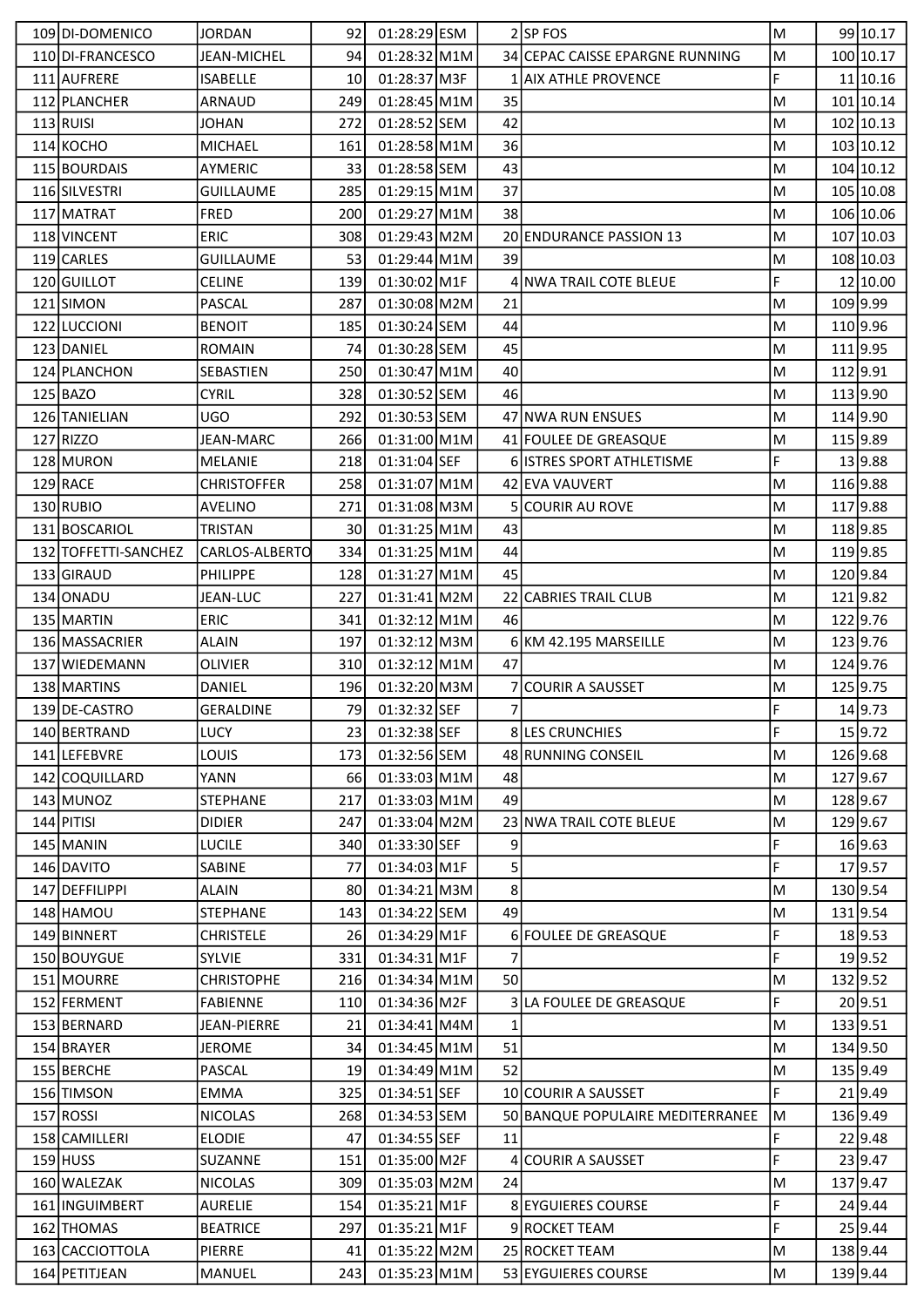| 165 GENEIX        | <b>ERIC</b>       | 326 | $01:35:23$ M2M | 261             |                                | M | 140 9.44 |
|-------------------|-------------------|-----|----------------|-----------------|--------------------------------|---|----------|
| 166 PONS          | SYLVIA            | 255 | 01:35:31 M1F   |                 | 10 LFA TRETS                   | F | 26 9.42  |
| 167 GUIGNARD      | <b>MICHEL</b>     | 133 | 01:35:52 M3M   |                 | 9 ECOS                         | M | 141 9.39 |
| 168 ROBERT        | <b>CHRISTIAN</b>  | 267 | 01:35:58 M2M   | 27              |                                | M | 142 9.38 |
| 169 FRONTERI      | <b>MIREILLE</b>   | 113 | 01:35:58 M1F   |                 | 11 CSPCG 13                    | F | 27 9.38  |
| 170 DAURON        | <b>JACKY</b>      | 76I | 01:36:04 M2M   |                 | 28 ALBI TRIATHLON              | M | 143 9.37 |
| 171 GUILBERT      | <b>ANTHONY</b>    | 138 | 01:36:16 SEM   | 51              |                                | M | 144 9.35 |
| 172 PIACENTILE    | <b>MARC</b>       | 245 | 01:36:21 M2M   |                 | 29 CSPCG 13                    | M | 145 9.34 |
| 173 MAURAN        | <b>BENOIT</b>     | 202 | 01:36:44 M1M   | 54              |                                | M | 146 9.30 |
| 174 DELAERE       | <b>STEEVE</b>     | 82  | 01:36:50 SEM   | 52              |                                | M | 147 9.29 |
| 175 GUIGNES       | LAURE             | 134 | 01:36:51 SEF   | 12              |                                | F | 28 9.29  |
| 176 FARINA        | <b>MARIO</b>      | 107 | 01:36:53 M4M   | $\overline{2}$  |                                | M | 148 9.29 |
| 177 BARRY         | <b>DZNIEL</b>     | 15  | 01:37:03 M2M   | 30 <sup>1</sup> |                                | M | 149 9.27 |
| 178 COLLOMB       | <b>ALAIN</b>      | 64  | 01:37:03 M4M   |                 | <b>3 COURIR AU ROVE</b>        | M | 150 9.27 |
| 179 MAREZ         | <b>GAELLE</b>     | 190 | 01:37:47 SEF   |                 | 13 TEAM TRAIL KOLOC'S          | F | 29 9.20  |
| 180 RACE          | <b>FLORINDA</b>   | 259 | 01:37:51 M1F   |                 | 12 EVA VAUVERT                 | F | 30 9.20  |
| 181 NEZAMI        | <b>MARIANNE</b>   | 225 | 01:38:01 SEF   |                 | <b>14 NWA TRAIL COTE BLEUE</b> | F | 31 9.18  |
| $182$ CASO        | LAURENT           | 55  | 01:38:01 M2M   |                 | 31 TEAM LAURENA                | M | 151 9.18 |
| 183 GIRARD        | PABLO             | 126 | 01:38:13 SEM   | 53              |                                | M | 152 9.16 |
| 184 MIANNAY       | VINCENT           | 206 | 01:38:42 M1M   |                 | <b>55 COURIR A SAUSSET</b>     | M | 153 9.12 |
| 185 CHIROUZE      | <b>JEAN-PAUL</b>  | 61  | 01:38:45 M2M   |                 | 32 AIX ATHLE PROVENCE          | M | 154 9.11 |
| 186 GUERNEC       | <b>JESSICA</b>    | 132 | 01:38:45 SEF   | 15              |                                | F | 32 9.11  |
| 187 MENAGER       | <b>GREGORIE</b>   | 333 | 01:39:07 M1F   | 13              |                                | F | 33 9.08  |
| 188 CARACO        | LAURE             | 51  | 01:39:11 SEF   |                 | 16 LA FOULEE DE GREASQUE       | F | 34 9.07  |
| 189 CEYTE         | <b>CHRISTOPHE</b> | 58  | 01:39:12 SEM   |                 | 54 BEN&CHRIS                   | M | 155 9.07 |
| 190 ESSAIDI       | MARJORIE          | 104 | 01:39:26 SEF   | 17              |                                | F | 35 9.05  |
| 191 LERDA         | <b>CELINE</b>     | 179 | 01:39:27 M1F   |                 | 14 CSPCG 13                    | F | 36 9.05  |
| 192 RIZZO         | <b>AURORE</b>     | 265 | 01:39:32 M1F   |                 | 15 FOULEE DE GREASQUE          | F | 37 9.04  |
| 193 SIMON         | <b>CAROLINE</b>   | 286 | 01:39:35 M1F   |                 | 16 CSPCG 13                    | F | 38 9.04  |
| 194 BOULLE        | LAURENCE          | 32  | 01:39:39 M1F   |                 | 17 COURIR A SAUSSET            | F | 39 9.03  |
| 195 MEBKHOUT      | <b>CORINNE</b>    | 204 | 01:39:41 M2F   |                 | 5 OL/OM                        | F | 40 9.03  |
| 196 CADIERE       | <b>BENOIT</b>     | 42  | 01:39:41 SEM   |                 | 55 BEN&CHRIS                   | M | 156 9.03 |
| 197 MARTIN        | <b>CELINE</b>     | 193 | 01:39:41 M1F   | 18              |                                | F | 41 9.03  |
| 198 GIRAUD        | <b>CHRISTIAN</b>  | 127 | 01:39:44 M3M   |                 | 10 OL/OM                       | M | 157 9.02 |
| 199 GUYADER       | <b>STEPHANE</b>   | 141 | 01:39:45 M2M   |                 | 33 SNA FOUESNANT               | M | 158 9.02 |
| 200 GUYADER       | AGNES             | 140 | 01:39:46 M1F   |                 | 19 SNA FOUESNANT               | F | 42 9.02  |
| $201$ AMAT        | CATHERINE         | 4   | 01:39:49 M1F   |                 | 20 COURIR A SAUSSET            | F | 43 9.02  |
| 202 STELLA        | VERONIQUE         | 288 | 01:40:01 M2F   |                 | <b>6ISEMELLES USEES ROGNAC</b> | F | 44 9.00  |
| 203 POIRIER       | <b>FABIEN</b>     | 251 | 01:40:35 M1M   | 56              |                                | M | 159 8.95 |
| 204 CANONICO      | <b>FABIO</b>      | 48  | 01:40:36 SEM   | 56              |                                | M | 160 8.95 |
| 205 GEROLT        | <b>ESTELLE</b>    | 119 | 01:40:37 SEF   | 18              |                                | F | 45 8.94  |
| 206 GUIGON        | <b>GHISLAINE</b>  | 135 | 01:40:42 M1F   |                 | 21 LES FOULEES SABRANAISES     | F | 46 8.94  |
| 207 GIACCONE      | DAVID             | 121 | 01:40:47 M1M   |                 | 57 LA FOULEE DE GREASQUE       | M | 161 8.93 |
| 208 LAMBERT       | <b>CHRISTINE</b>  | 163 | 01:40:54 M1F   |                 | 22 CABRIES TRAIL CLUB          | F | 47 8.92  |
| 209 DELMASSE      | LAURENT           | 84  | 01:41:06 M2M   | 34              |                                | M | 162 8.90 |
| 210 DA-ROLD       | <b>ELISE</b>      | 75  | 01:41:06 M1F   |                 | 23 CLUB RUNNING CONSEIL        | F | 48 8.90  |
| 211 ARLES         | <b>MICHEL</b>     | 316 | 01:41:06 M2M   | 35              |                                | M | 163 8.90 |
| 212 SARAH         | <b>POTTER</b>     | 276 | 01:41:09 M1F   | 24              |                                | F | 49 8.90  |
| 213   IGUEBLALENE | SYLVIANE          | 153 | 01:41:10 M1F   | 25              |                                | F | 50 8.90  |
| 214 BONSIGNORE    | <b>JOCELYNE</b>   | 29  | $01:41:11$ M1F | 26              |                                | F | 51 8.89  |
| 215 GUYOTON       | SANDRA            | 142 | 01:41:17 SEF   |                 | 19 CABBA                       | F | 52 8.89  |
| 216 TAES          | <b>BERNARD</b>    | 290 | 01:41:23 M1M   |                 | 58 RUNNING CONSEIL MARSEILLE   | M | 164 8.88 |
| 217 BERMOND       | <b>CLAIRE</b>     | 20  | 01:41:24 M1F   |                 | 27 CEF MARATHONIEN             | F | 53 8.88  |
| 218 TISON         | <b>FREDERIC</b>   | 298 | 01:41:42 M1M   |                 | 59 LA FOULEE DE GREASQUE       | M | 165 8.85 |
| 219 DEBAUCHE      | <b>CHRISTOPHE</b> | 78  | 01:41:47 M2M   |                 | 36 LA FOULEE DE GREASQUE       | M | 166 8.84 |
| 220 EYSSERIC      | JULIA             | 106 | 01:42:02 M2F   |                 | 7 CLES GARDANNE                | F | 54 8.82  |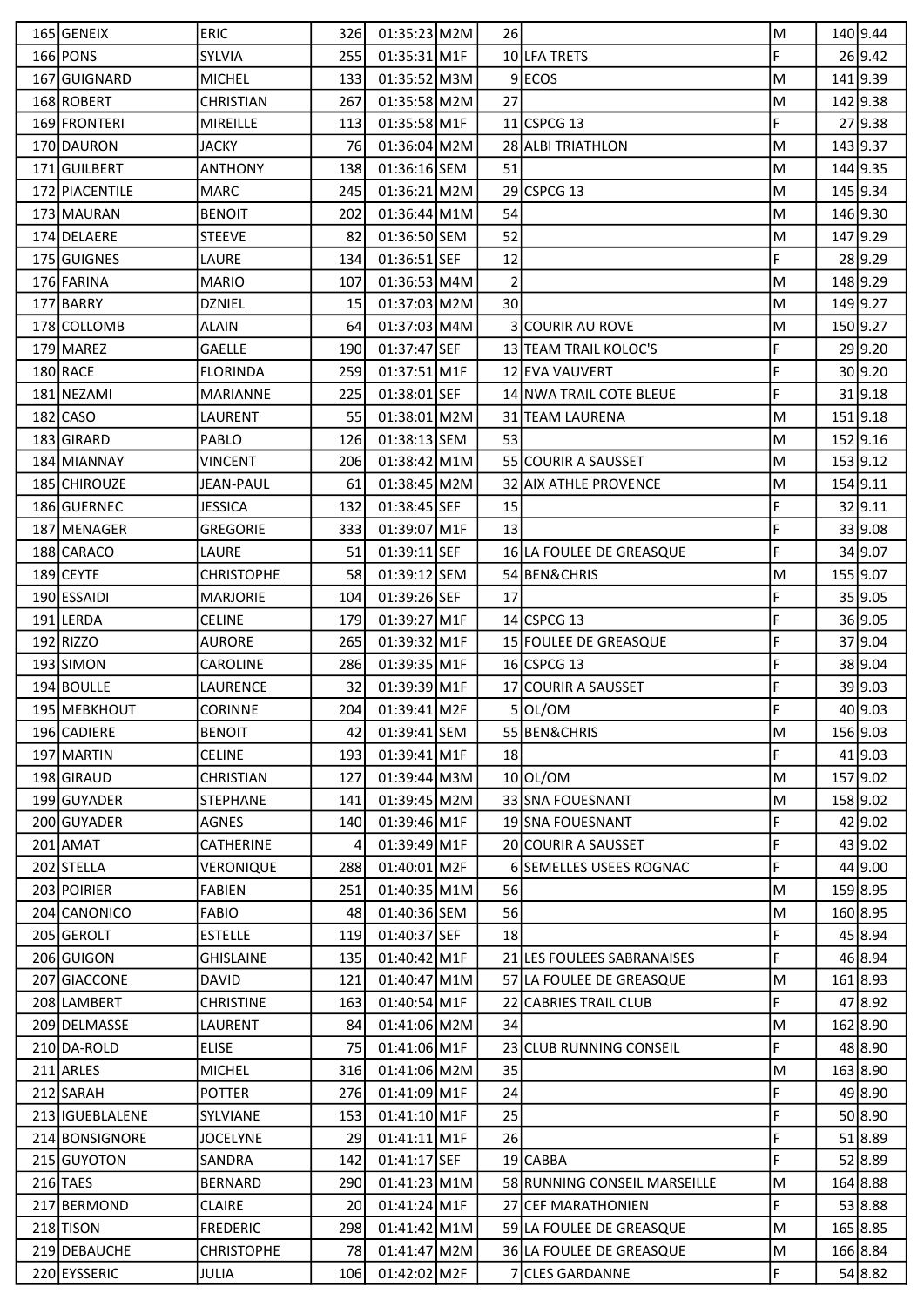|           | 221 AUDRIEU                 | <b>CEDRIC</b>     | 9    | $01:42:05$ M1M | 601            |                                  | M |          | 167 8.82 |
|-----------|-----------------------------|-------------------|------|----------------|----------------|----------------------------------|---|----------|----------|
|           | 222 TISON                   | VALERIE           | 299  | $01:42:14$ M1F |                | 28 LA FOULEE DE GREASQUE         | F |          | 55 8.80  |
|           | 223 DURBESSON               | NATHALIE          | 100  | 01:42:30 M2F   |                | 8 OCCP                           | F |          | 56 8.78  |
|           | 224 COULLET-GARRIVIER MARIE |                   | 71   | 01:42:49 M1F   |                | 29 MACADAM BASKETS               | F |          | 57 8.75  |
|           | 225 BALLET                  | LIONEL            | 12   | 01:42:51 M1M   | 61             |                                  | M |          | 168 8.75 |
|           | 226 VERMOT                  | <b>EMMANUEL</b>   | 304  | 01:42:51 M2M   | 37             |                                  | M |          | 169 8.75 |
|           | 227 LEANG                   | <b>KELLY</b>      | 169  | 01:42:54 SEF   |                | <b>20 LES CRUNCHIES</b>          | F |          | 58 8.75  |
|           | 228 BERTRAND                | <b>ELODIE</b>     | 22   | 01:43:08 SEF   | 21             |                                  | F |          | 59 8.73  |
|           | 229 CHOISNET                | <b>NATHALIE</b>   | 62   | 01:43:12 M2F   | 9              |                                  | F |          | 60 8.72  |
|           | 230 CASSAR                  | <b>HELENE</b>     | 56   | 01:43:21 M1F   | 30             |                                  | F |          | 618.71   |
|           | 231 DUVAL                   | SAMUEL            | 102  | 01:43:23 M1M   | 62             |                                  | M |          | 170 8.71 |
| 232 REY   |                             | LAURENT           | 262  | 01:43:24 M1M   | 63             |                                  | M |          | 171 8.70 |
|           | 233 CANNONE                 | <b>ELISA</b>      | 329  | 01:43:37 M1F   | 31             |                                  | F |          | 62 8.69  |
|           | 234 REITER                  | <b>ILJA</b>       | 260  | 01:43:43 M1M   | 64             |                                  | M |          | 172 8.68 |
|           | 235 SCHMIDT                 | <b>NATASCHA</b>   | 278  | 01:43:43 SEF   | 22             |                                  | F |          | 63 8.68  |
|           | 236 CAMARAA                 | <b>FREDERIQUE</b> | 46   | 01:43:58 M2F   |                | 10 JOGGING CLUB DE MARTIGUES     | F |          | 64 8.66  |
|           | 237 YON-MARTINE             | <b>MARTINE</b>    | 313  | 01:44:02 M3F   |                | 2 SEMELLES USEES ROGNAC          | F |          | 65 8.65  |
|           | 238 DETRAY                  | <b>STEPHANE</b>   | 91   | $01:44:03$ M2M | 38             |                                  | M |          | 173 8.65 |
|           | 239 HEZARD                  | <b>SYLVIE</b>     | 146  | 01:44:04 M2F   | 11             |                                  | F |          | 66 8.65  |
|           | 240 SENA                    | <b>ELODIE</b>     | 282  | 01:44:27 SEF   | 23             |                                  | F |          | 67 8.62  |
|           | 241 PARIETTI                | <b>ANNIE</b>      | 231  | 01:44:32 M2F   |                | 12 EYGUIERES COURSE              | F |          | 68 8.61  |
|           | 242 PARIETTI                | <b>PHILIPPE</b>   | 232  | 01:44:32 M2M   |                | 39 EYGUIERES COURSE              | M | 174 8.61 |          |
|           | 243 BRECHET                 | <b>DENIS</b>      | 35   | 01:44:57 M3M   | 11             |                                  | M |          | 175 8.58 |
|           | 244 ESSAIDI                 | <b>MOHAMED</b>    | 105  | 01:45:06 SEM   | 57             |                                  | M |          | 176 8.56 |
|           | 245 DUPUY                   | <b>LIONEL</b>     | 99   | 01:45:07 SEM   | 58             |                                  | M |          | 177 8.56 |
|           | 246 POLIZZANO               | <b>JEROME</b>     | 252  | 01:45:39 M1M   |                | 65 TEAM TRAIL KOLOC'S            | M |          | 178 8.52 |
|           | 247 VALLEE                  | VIRGINIE          | 302  | 01:45:39 M1F   |                | 32 TEAM TRAIL KOLOC'S            | F |          | 69 8.52  |
|           | 248 MONTADRE                | LAURE             | 211  | 01:46:07 SEF   | 24             |                                  | F |          | 70 8.48  |
|           | 249 DAGANY                  | <b>FRANK</b>      | 72   | 01:46:09 M2M   |                | 40 BANQUE POPULAIRE MEDITERRANEE | M |          | 179 8.48 |
|           | 250 DUMAINE                 | <b>ELEONORE</b>   | 97   | 01:46:30 M1F   | 33             |                                  | F |          | 718.45   |
|           | 251 GHIANDAI                | DANIEL            | 120I | 01:46:44 M4M   | $\overline{4}$ |                                  | M |          | 180 8.43 |
|           | 252 GIELLY                  | NATHALIE          | 122  | 01:47:03 M2F   |                | $13$ CSPCG 13                    | F |          | 72 8.41  |
|           | 253 BANI                    | ALEXANE           | 13   | 01:47:18 JUF   |                | 1 TEAM SALAMI                    | F |          | 73 8.39  |
|           | 254 MONTADRE                | <b>SOPHIE</b>     | 212  | 01:47:19 SEF   | 25             |                                  | F |          | 74 8.39  |
|           | 255 BRECHET                 | <b>VINCIANE</b>   | 36   | 01:47:50 SEF   | 26             |                                  | F |          | 75 8.35  |
|           | 256 ANDRE                   | <b>LUDOVIC</b>    | 5    | 01:47:59 SEM   | 59             |                                  | M |          | 1818.33  |
|           | 257 DELAPEYRIERE            | VIRGINIE          | 83   | 01:48:21 M1F   |                | 34 LA FOULEE DE GREASQUE         | F |          | 76 8.31  |
|           | 258 ELBAZ                   | ANDREE            | 103  | 01:48:25 M1F   | 35             |                                  | F |          | 77 8.30  |
|           | 259 HEBTING                 | <b>PASCAL</b>     | 145  | $01:48:27$ M2M | 41             |                                  | M |          | 182 8.30 |
|           | 260 ISOARD                  | JEAN-MARC         | 337  | 01:48:52 M2M   | 42             |                                  | M |          | 183 8.27 |
|           | 261 KOENIG                  | <b>ISABELLE</b>   | 162  | 01:49:17 M2F   |                | 14 NWA RUN ENSUES                | F |          | 78 8.24  |
|           | 262 LLANO                   | ERIC              | 182  | $01:49:19$ M2M |                | 43 SCO STE MARGUERITE MARSEILLE  | M |          | 184 8.23 |
|           | 263 CAILLOL                 | <b>CHRISTELLE</b> | 44   | 01:49:27 SEF   | 27             |                                  | F |          | 79 8.22  |
|           | 264 PERRIER                 | <b>NELLY</b>      | 239  | 01:49:29 M2F   |                | 15 COURIR A SAUSSET              | F |          | 80 8.22  |
|           | 265 MARTIN                  | <b>JULIE</b>      | 194  | 01:49:38 M1F   |                | <b>36 NWA TRAIL COTE BLEUE</b>   | F |          | 818.21   |
|           | 266 TANIELIAN               | <b>PHILIPPE</b>   | 291  | 01:50:00 M3M   |                | 12 NWA RUN ENSUES                | M |          | 185 8.18 |
|           | 267 LYONNET                 | <b>CHARLES</b>    | 187  | $01:50:01$ M1M | 66             |                                  | M |          | 186 8.18 |
|           | 268 MASSIMELLI              | ANNE              | 198  | 01:50:16 SEF   |                | 28 LFA TRETS                     | F |          | 82 8.16  |
|           | 269 LEGENDRE                | <b>BERTRAND</b>   | 175  | 01:50:54 M2M   |                | 44 EFCVO                         | M |          | 187 8.12 |
| $270$ REY |                             | <b>NATHALIE</b>   | 263  | 01:50:55 M1F   | 37             |                                  | F |          | 83 8.11  |
|           | 271 BRU                     | HENRI             | 37   | 01:51:44 M3M   | 13             |                                  | M |          | 188 8.05 |
|           | 272 PAOLI                   | JEANNE            | 230  | 01:52:06 SEF   | 29             |                                  | F |          | 84 8.03  |
|           | 273 GEIGLE                  | <b>PATRICIA</b>   | 117  | 01:52:09 M2F   |                | 16 JOGGING CLUB DE MSRTIGUES     | F |          | 85 8.02  |
|           | 274 STEPHANE                | MALDONADO         | 289  | 01:52:10 SEM   | 60             |                                  | M |          | 189 8.02 |
|           | 275 DESPAQUIS               | CHANTAL           | 90   | 01:52:35 M2F   |                | 17 JOGGING CLUB DE MARTIGUES     | F |          | 86 7.99  |
|           | 276 PAILLARD                | MARIE             | 228  | 01:52:36 M2F   |                | 18 JOGGING CLUB DE MARTIGUES     | F |          | 87 7.99  |
|           |                             |                   |      |                |                |                                  |   |          |          |